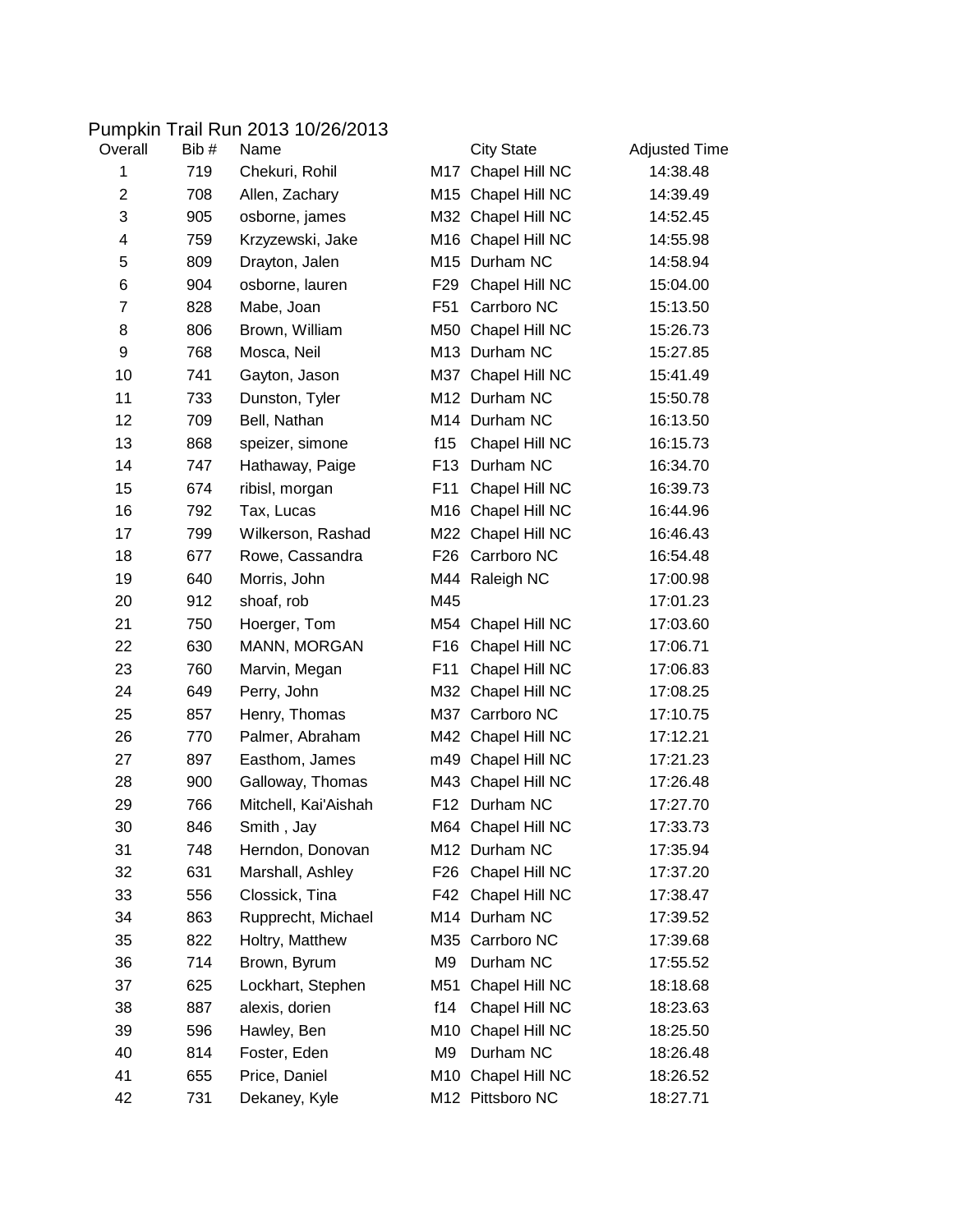| 43 | 688 | Srinivasan, Jayakumar | M40             | Morrisville NC      | 18:28.71 |
|----|-----|-----------------------|-----------------|---------------------|----------|
| 44 | 605 | Hurwitz, Leah         | F11             | Chapel Hill NC      | 18:28.79 |
| 45 | 540 | berge, christopher    |                 | M40 Hillsborough NC | 18:30.21 |
| 46 | 797 | Wallace, Bob          |                 | M56 DURHAM NC       | 18:30.96 |
| 47 | 597 | Hawley, Matthew       | M7              | Chapel Hill NC      | 18:34.48 |
| 48 | 646 | Narayan, Drew         | M38             | Chapel Hill NC      | 18:36.99 |
| 49 | 564 | DeVrieze, Steven      | M37             | Chapel Hill NC      | 18:45.24 |
| 50 | 751 | Hussey, Ryan          | F <sub>18</sub> | Durham NC           | 18:47.06 |
| 51 | 584 | Grimm, Ian            | M57             | Chapel Hill NC      | 18:48.08 |
| 52 | 569 | Fisher, Paul          |                 | M54 Raleigh NC      | 18:49.14 |
| 53 | 823 | Hussey, Phil          | M50             | Carlisle MA         | 18:50.05 |
| 54 | 681 | SIEGLING, KAYTAYYY    | F12             | Chapel Hill NC      | 18:52.27 |
| 55 | 707 | Zucker, Rachel        | F24             | Carrboro NC         | 18:55.44 |
| 56 | 702 | Waheed, Rafe          | M10             | Chapel Hill NC      | 18:58.35 |
| 57 | 602 | Hickerson, Natalie    | F <sub>13</sub> | Chapel Hill NC      | 19:02.21 |
| 58 | 574 | George, Charlie       | M <sub>8</sub>  | Chapel Hill NC      | 19:06.55 |
| 59 | 767 | Mitchell, KeKoa       | F11             | Durham NC           | 19:08.02 |
| 60 | 566 | Feldt, Ethan          | M10             | Chapel Hill NC      | 19:09.25 |
| 61 | 568 | Feldt, Matthew        | M45             | Chapel Hill NC      | 19:09.96 |
| 62 | 898 | Easthom, Emily        | F14             | Chapel Hill NC      | 19:12.98 |
| 63 | 539 | Beal, Brooke          | F <sub>10</sub> | Chapel Hill NC      | 19:13.77 |
| 64 | 611 | Kirk, Davis           | M9              | Chapel Hill NC      | 19:16.47 |
| 65 | 804 | Biehl, Josh           | M27             | Apex NC             | 19:18.95 |
| 66 | 800 | Wright, Jessica       | F <sub>13</sub> | Durham NC           | 19:20.17 |
| 67 | 620 | Lambert, Isabella     | F11             | Chapel Hill NC      | 19:20.46 |
| 68 | 660 | Ragsdale, John        | M46             | Chapel Hill NC      | 19:20.76 |
| 69 | 866 | speizer, ilene        | f48             | Chapel Hill NC      | 19:22.60 |
| 70 | 761 | Mathis, Ethan         | M10             | Durham NC           | 19:22.72 |
| 71 | 829 | McDOnald, Makayla     | F9              | Durham NC           | 19:29.50 |
| 72 | 601 | Hickerson, Michelle   | F44             | Chapel Hill NC      | 19:30.47 |
| 73 | 599 | Herbst, Tyler         |                 | M16 Efland NC       | 19:30.79 |
| 74 | 723 | Cofield, Jasmine      | F15             | Durham NC           | 19:35.57 |
| 75 | 562 | Daley, Nora           | F <sub>8</sub>  | Carrboro NC         | 19:38.70 |
| 76 | 734 | Dunston, Victoria     | F <sub>10</sub> | Durham NC           | 19:38.99 |
| 77 | 565 | Eischen, Ellen        | F33             | Carrboro NC         | 19:40.45 |
| 78 | 781 | Rogers, Amy           | F8              | Carrboro NC         | 19:44.71 |
| 79 | 650 | Phillips, Nate        | M24             | Chapel Hill NC      | 19:54.34 |
| 80 | 536 | Bach, Laura           | F <sub>26</sub> | Carrboro NC         | 19:58.21 |
| 81 | 703 | Yap, Billy            | M28             | Cary NC             | 19:58.69 |
| 82 | 886 | belitsky, catherine   | f49             | Carrboro NC         | 19:59.48 |
| 83 | 736 | Francis, Tracy        | M51             | Durham NC           | 20:00.22 |
| 84 | 711 | Bennett, Vernell      |                 | M44 Durham NC       | 20:06.27 |
| 85 | 591 | Hamilton, Kris        | M39             | Chapel Hill NC      | 20:08.56 |
| 86 | 669 | Reisinger, Max        | MO              | Chapel Hill NC      | 20:10.03 |
|    |     |                       |                 |                     |          |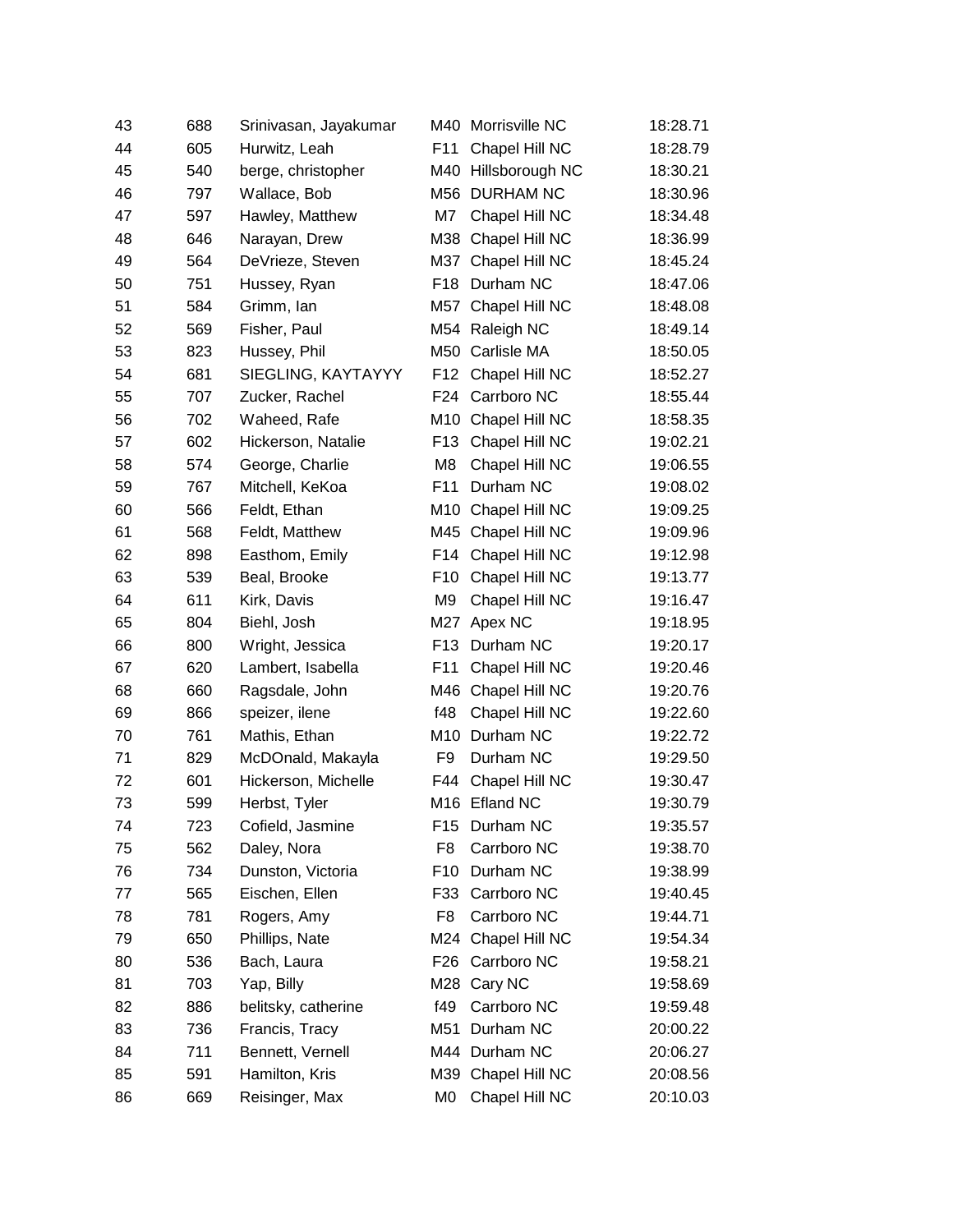| 87  | 832 | McRae, Isaiah     |                 | M13 Durham NC           | 20:15.44 |
|-----|-----|-------------------|-----------------|-------------------------|----------|
| 88  | 852 | Browne, Eric      | M <sub>9</sub>  | Durham NC               | 20:19.25 |
| 89  | 722 | Cofield, Brittany |                 | F12 Durham NC           | 20:19.79 |
| 90  | 718 | Burt, Deoni       | F <sub>10</sub> | Durham NC               | 20:23.00 |
| 91  | 903 | Bennett, Marie    | F11             | Durham NC               | 20:23.56 |
| 92  | 667 | Reisinger, Deb    | F44             | Chapel Hill NC          | 20:24.21 |
| 93  | 745 | Hammond, Phil     | M46             | Chapel Hill NC          | 20:25.48 |
| 94  | 807 | Carter, James     | M35             | Durham NC               | 20:26.73 |
| 95  | 575 | George, Claire    | F38             | Chapel Hill NC          | 20:29.17 |
| 96  | 865 | Smith, Christy    | F40             | Chapel Hill NC          | 20:34.75 |
| 97  | 629 | Mann, Emma        | F <sub>13</sub> | Chapel Hill NC          | 20:41.46 |
| 98  | 844 | Scholl, Martin    | M <sub>9</sub>  | Durham NC               | 20:41.53 |
| 99  | 633 | Mead, Tyler       | M <sub>9</sub>  | Chapel Hill NC          | 20:42.95 |
| 100 | 656 | Pridgen, Dallas   | M51             | Hillsborough NC         | 20:48.00 |
| 101 | 657 | Pridgen, Virginia | F <sub>10</sub> | Carrboro NC             | 20:48.89 |
| 102 | 579 | Gershon, Zachary  | M11             | Chapel Hill NC          | 20:49.45 |
| 103 | 771 | Palmer, Bridget   | F <sub>12</sub> | Chapel Hill NC          | 20:49.79 |
| 104 | 578 | Gershon, Timothy  | M46             | Chapel Hill NC          | 20:53.73 |
| 105 | 654 | Popp, Ben         | M7              | Chapel Hill NC          | 20:55.22 |
| 106 | 659 | Ragsdale, Eden    | F7              | Chapel Hill NC          | 20:55.23 |
| 107 | 691 | Summerell, Amelia | F <sub>23</sub> | Chapel Hill NC          | 20:59.19 |
| 108 | 859 | Kashefsky, Emma   | F <sub>10</sub> | Chapel Hill NC          | 21:00.85 |
| 109 | 858 | lacono, Emma      | F <sub>9</sub>  | Pittsboro NC            | 21:01.06 |
| 110 | 586 | Gunn, Isabella    | F9              | Carrboro NC             | 21:02.22 |
| 111 | 585 | Gunn, Cray        | M47             | Carrboro NC             | 21:02.34 |
| 112 | 860 | Kashefsky, Howie  | M43             | Chapel Hill NC          | 21:03.78 |
| 113 | 854 | Elk, Eli          | M <sub>9</sub>  | Chapel Hill NC          | 21:08.76 |
| 114 | 692 | Taylor, Grace     | F <sub>53</sub> | Chapel Hill NC          | 21:14.95 |
| 115 | 693 | Thakrar, Sanjay   | M27             | Carrboro NC             | 21:19.51 |
| 116 | 606 | Kam, Teresa       | F26             | Carrboro NC             | 21:19.68 |
| 117 | 879 | Luna, Marcy       | F41             | Chapel Hill NC          | 21:27.71 |
| 118 | 837 | Porter, Reese     |                 | M13 Carrboro NC         | 21:28.23 |
| 119 | 782 | Rogers, Owen      | M12             | Carrboro NC             | 21:28.72 |
| 120 | 764 | Meyer, Marie      | F10             | Chapel Hill NC          | 21:39.77 |
| 121 | 729 | Davidsson, Steini | F15             | Chapel Hill NC          | 21:41.93 |
| 122 | 817 | Gaudet, James     | M10             | Carrboro NC             | 21:42.97 |
| 123 | 880 | Marvin, Tessa     | F <sub>9</sub>  | Chapel Hill NC          | 21:45.56 |
| 124 | 776 | Poteat, Olivia    | F9              | Chapel Hill NC          | 21:46.25 |
| 125 | 874 | unah, daniel      | m <sub>9</sub>  | Chapel Hill NC          | 21:48.71 |
| 126 | 583 | Griffin, Ashley   | F22             | Chapel Hill NC          | 21:50.49 |
| 127 | 590 | Haines, Julia     | F17             | Chapel Hill NC          | 21:51.49 |
| 128 | 587 | Haines, Allison   | F14             | Chapel Hill NC          | 21:51.73 |
| 129 | 712 | Bradbury, Morgan  | F <sub>10</sub> | <b>Holly Springs NC</b> | 21:51.80 |
| 130 | 600 | Hess, Scott       |                 | M42 Chapel Hill NC      | 21:52.73 |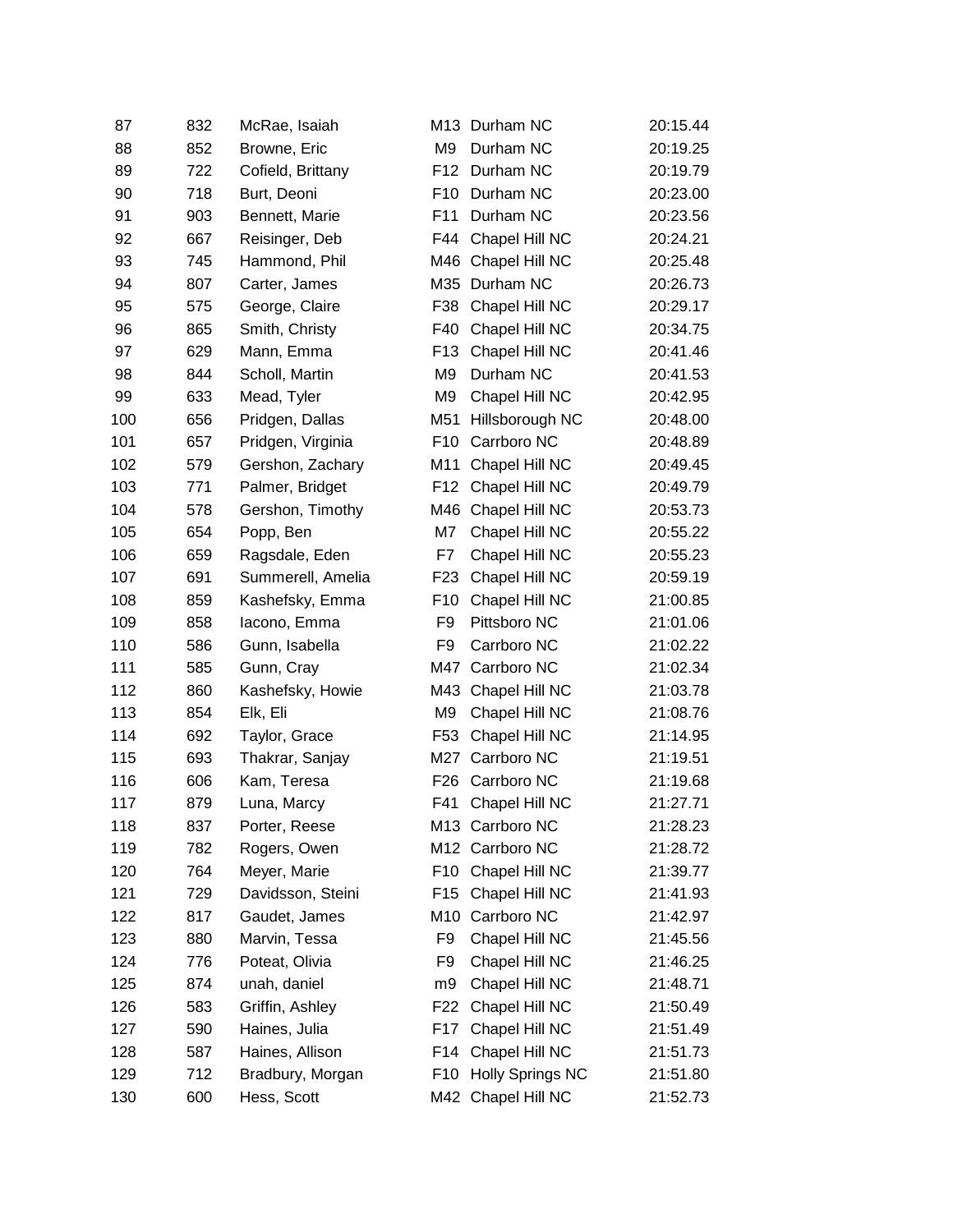| 131 | 563 | Desormeau, Marc     | M43             | Chapel Hill NC     | 21:53.94 |
|-----|-----|---------------------|-----------------|--------------------|----------|
| 132 | 836 | Porter, Liam        | M <sub>9</sub>  | Carrboro NC        | 21:57.18 |
| 133 | 742 | Gayton, Lililahna   | F9              | Chapel Hill NC     | 21:58.30 |
| 134 | 835 | Porter, Greg        | M51             | Carrboro NC        | 22:04.70 |
| 135 | 841 | Rupprecht, Todd     | M50             | Durham NC          | 22:05.06 |
| 136 | 815 | Francis, Alexa      | F8              | Durham NC          | 22:07.70 |
| 137 | 725 | Cofield Jr, Phillip | M <sub>9</sub>  | Durham NC          | 22:08.22 |
| 138 | 882 | Loftiss, Jill       | F44             | Chapel Hill NC     | 22:09.00 |
| 139 | 561 | Daley, Lucas        | M <sub>9</sub>  | Carrboro NC        | 22:10.77 |
| 140 | 881 | Freedman, Jamie     | M47             | Chapel Hill NC     | 22:10.98 |
| 141 | 870 | Terrell, wayne      | M59             | Durham NC          | 22:12.52 |
| 142 | 763 | Meyer, Diane        | F10             | Chapel Hill NC     | 22:15.05 |
| 143 | 647 | Narayan, Shaan      |                 | M10 Chapel Hill NC | 22:17.48 |
| 144 | 559 | Cole, Melody        | F <sub>10</sub> | Carrboro NC        | 22:26.20 |
| 145 | 908 | pirone, mara        | F <sub>9</sub>  | Carrboro NC        | 22:26.95 |
| 146 | 547 | brown, nicholas     | M12             | <b>CARY NC</b>     | 22:28.25 |
| 147 | 544 | Brown, Derek        |                 | M42 CARY NC        | 22:28.51 |
| 148 | 893 | Hulbert, Emma       | F <sub>15</sub> | Hillsborough NC    | 22:31.72 |
| 149 | 849 | White, Tricia       | F37             | Chapel Hill NC     | 22:38.23 |
| 150 | 615 | Klett, Eliot        | M7              | Chapel Hill NC     | 22:38.32 |
| 151 | 848 | white, anna         | f7              | Chapel Hill NC     | 22:38.50 |
| 152 | 616 | Klett, Nicole       | F40             | Chapel Hill NC     | 22:38.98 |
| 153 | 899 | Easthom, Laurin     | F49             | Chapel Hill NC     | 22:40.77 |
| 154 | 862 | payst, nicholas     |                 | M12 Chapel Hill NC | 22:41.02 |
| 155 | 861 | Miller, Matthew     | M10             | Chapel Hill NC     | 22:43.31 |
| 156 | 730 | Dekaney, Ben        | M <sub>9</sub>  | Pittsboro NC       | 22:43.73 |
| 157 | 855 | Elk, Evan           | M <sub>8</sub>  | Chapel Hill NC     | 22:43.85 |
| 158 | 827 | Lindla, Matt        | M17             | <b>DURHAM NC</b>   | 22:44.47 |
| 159 | 553 | Charles, Brie       | F <sub>17</sub> | <b>DURHAM NC</b>   | 22:44.49 |
| 160 | 740 | Gavin, Eric         | M12             | Durham NC          | 22:45.43 |
| 161 | 671 | ribisl, claire      | F9              | Chapel Hill NC     | 22:46.82 |
| 162 | 851 | Zengerle, Asa       | M6              | Chapel Hill NC     | 22:48.01 |
| 163 | 812 | Farel, Claire       | F38             | Chapel Hill NC     | 22:49.78 |
| 164 | 820 | Hamberlin, Emma     | F7              | Chapel Hill NC     | 22:49.84 |
| 165 | 821 | hamberlin, margie   | F42             | Chapel Hill NC     | 22:49.86 |
| 166 | 871 | Vanderford, Eric    | M15             | Chapel Hill NC     | 22:52.56 |
| 167 | 554 | clossick, keegan    | m10             | Chapel Hill NC     | 22:55.54 |
| 168 | 872 | Weintraub, Max      | M15             | Carrboro NC        | 22:57.29 |
| 169 | 619 | Lackey, Madison     |                 | F22 Chapel Hill NC | 22:57.45 |
| 170 | 571 | Fross, Caitlin      | F24             | Chapel Hill NC     | 22:57.48 |
| 171 | 777 | Quinn, leo          |                 | M10 Chapel Hill NC | 22:58.74 |
| 172 | 673 | Ribisl, Kurt        | M47             | Chapel Hill NC     | 23:01.92 |
| 173 | 672 | Ribisl, Kelly       | M7              | Chapel Hill NC     | 23:02.20 |
| 174 | 695 | Timothy, Kevin      | M11             | Chapel Hill NC     | 23:05.02 |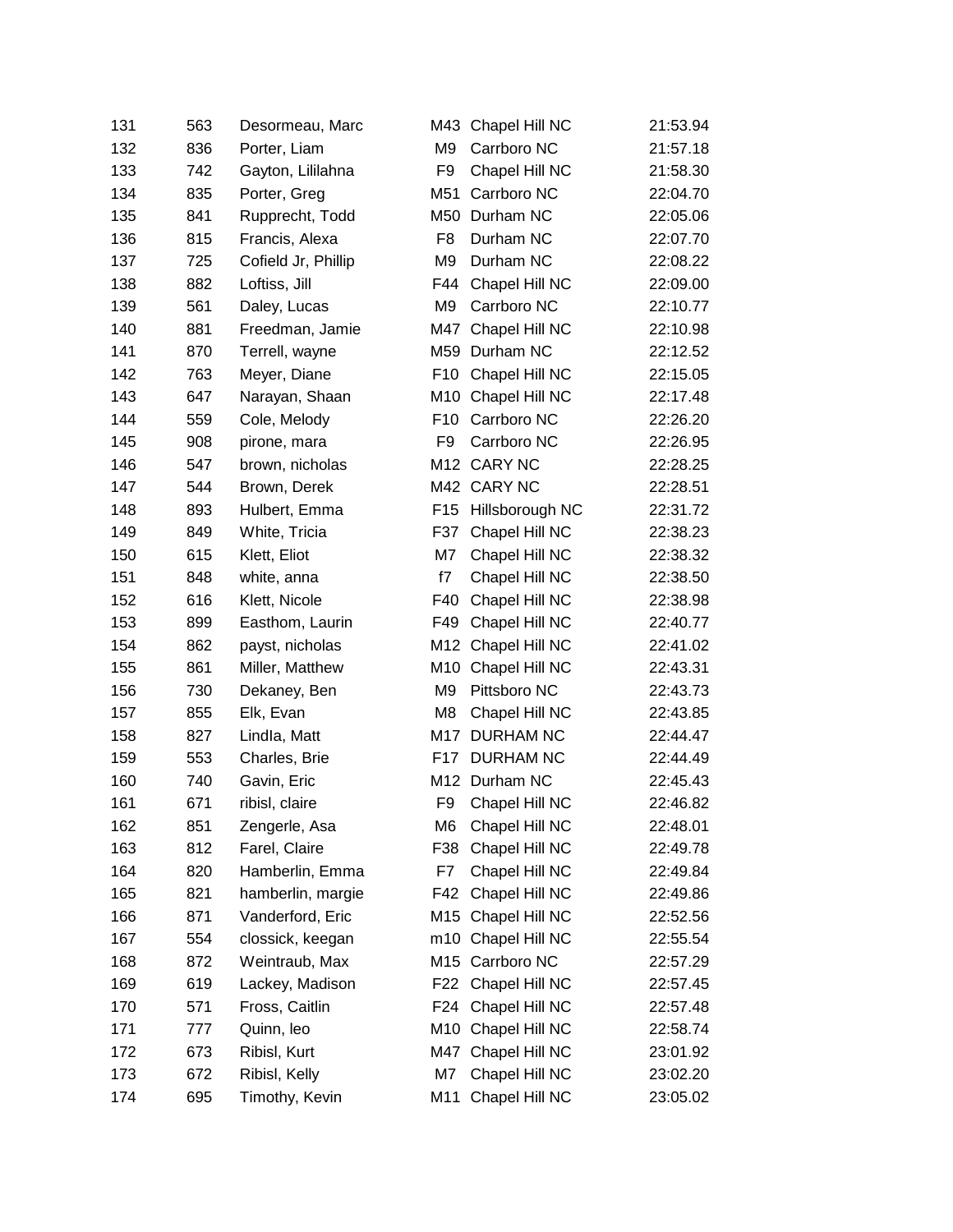| 175 | 541 | berge, patricia    | F39             | Hillsborough NC    | 23:20.20 |
|-----|-----|--------------------|-----------------|--------------------|----------|
| 176 | 701 | Vilen, Leigha      | F17             | Chapel Hill NC     | 23:23.46 |
| 177 | 896 | Tyson, Tyne        | M18             | Chapel Hill NC     | 23:24.02 |
| 178 | 694 | Timothy, Brenton   | M <sub>9</sub>  | Chapel Hill NC     | 23:28.76 |
| 179 | 769 | Nguyen, Thao       | F <sub>19</sub> | Salisbury NC       | 23:40.96 |
| 180 | 537 | Balaraman, Arun    | M39             | Morrisville NC     | 23:45.95 |
| 181 | 627 | Malterer, Melanie  | F36             | Chapel Hill NC     | 23:50.87 |
| 182 | 430 | Albrecht, Shane    | M <sub>9</sub>  | Chapel Hill NC     | 23:53.48 |
| 183 | 415 | Albrecht, chuck    | M51             | Chapel Hill NC     | 23:58.19 |
| 184 | 913 | Smar, Patricia     | F27             | Chapel Hill NC     | 24:08.22 |
| 185 | 762 | mattison, ashley   | F45             | Chapel Hill NC     | 24:18.25 |
| 186 | 560 | Cole, Stephen      |                 | M42 Carrboro NC    | 24:20.15 |
| 187 | 895 | Matischak, Ella    | F <sub>10</sub> | Carrboro NC        | 24:20.73 |
| 188 | 786 | Snoh, Teteateh     | F11             | Durham NC          | 24:23.99 |
| 189 | 894 | Nash, Cloe         | F <sub>15</sub> | Chapel Hill NC     | 24:36.30 |
| 190 | 833 | Polish, Jackson    | M7              | Chapel Hill NC     | 24:50.54 |
| 191 | 875 | unah, nathan       |                 | m12 Chapel Hill NC | 24:51.71 |
| 192 | 834 | Polish, Jeffrey    | M42             | Chapel Hill NC     | 24:55.99 |
| 193 | 572 | gannon, kelly      | F <sub>8</sub>  | Chapel Hill NC     | 25:01.04 |
| 194 | 573 | gannon, peter      | M46             | Chapel Hill NC     | 25:02.75 |
| 195 | 680 | Sharma, Sharad     | M30             | Morrisville NC     | 25:08.05 |
| 196 | 892 | hulbert, mark      | M57             |                    | 25:23.72 |
| 197 | 592 | Harris, Finn       | M <sub>9</sub>  | Chapel Hill NC     | 25:25.22 |
| 198 | 727 | Davidsdottir, Vala | F <sub>13</sub> | Chapel Hill NC     | 25:25.70 |
| 199 | 593 | Harris, Heather    | F39             | Chapel Hill NC     | 25:25.94 |
| 200 | 891 | schinsky, John     | M7              | Chapel Hill NC     | 25:26.47 |
| 201 | 890 | Schinsky, Mike     | M43             | Chapel Hill NC     | 25:28.21 |
| 202 | 662 | Rahn, Blake        | M41             | Chapel Hill NC     | 25:32.53 |
| 203 | 664 | Rahn, Griffin      | M10             | Chapel Hill NC     | 25:33.69 |
| 204 | 622 | Lauen, Tesaa       | F <sub>5</sub>  | Carrboro NC        | 25:35.46 |
| 205 | 885 | Charney, Julia     | F11             | Chapel Hill NC     | 25:37.47 |
| 206 | 621 | lauen, joanna      | f42             | Carrboro NC        | 25:37.74 |
| 207 | 628 | Mann, Darin        | M47             | Chapel Hill NC     | 25:38.47 |
| 208 | 839 | Roe, Laura         | F40             | Chapel Hill NC     | 25:42.22 |
| 209 | 603 | Horvitz, Casey     | F <sub>28</sub> | Carrboro NC        | 25:49.24 |
| 210 | 774 | Poteat, John       | M49             | Chapel Hill NC     | 25:58.58 |
| 211 | 567 | Feldt, Logan       | F <sub>8</sub>  | Chapel Hill NC     | 26:06.55 |
| 212 | 570 | Fowler, Natalie    | F43             | Chapel Hill NC     | 26:06.75 |
| 213 | 840 | Roe, Tyler         | M7              | Chapel Hill NC     | 26:19.02 |
| 214 | 614 | Kirk, Zoe          | F7              | Chapel Hill NC     | 26:22.72 |
| 215 | 728 | Davidsson, Atli    | M11             | Chapel Hill NC     | 26:27.74 |
| 216 | 853 | Clark, Karen       | F47             | Chapel Hill NC     | 26:30.72 |
| 217 | 613 | Kirk, Kelly        | F38             | Chapel Hill NC     | 26:32.70 |
| 218 | 670 | Reisinger, Udo     |                 | m44 Chapel Hill NC | 26:35.24 |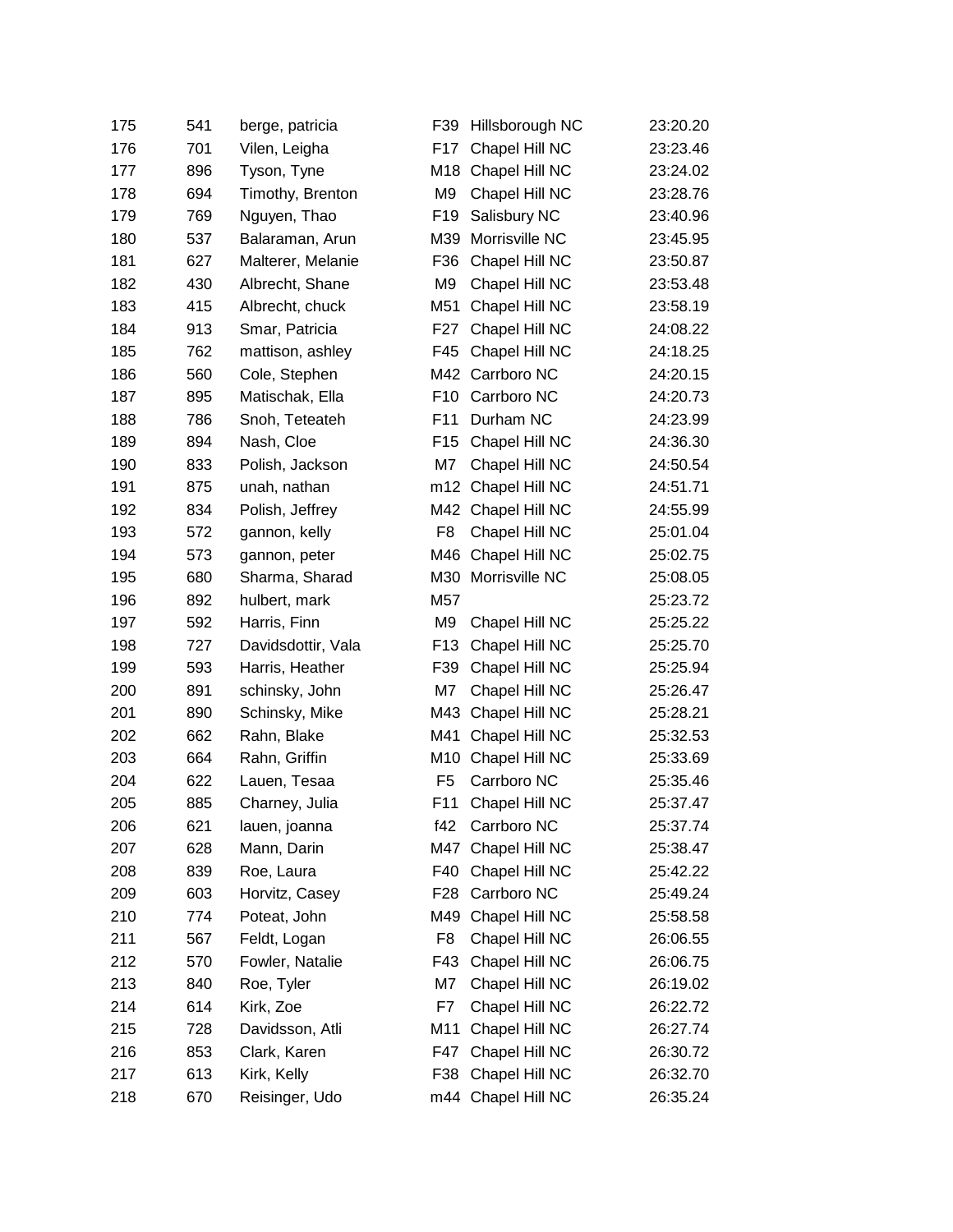| 219 | 668 | Reisinger, Lena     | F6               | Chapel Hill NC       | 26:35.71 |
|-----|-----|---------------------|------------------|----------------------|----------|
| 220 | 802 | Beckett, kayla      | F <sub>12</sub>  | Durham NC            | 27:07.72 |
| 221 | 609 | Kennedy, Michael    | M58              | Chapel Hill NC       | 27:08.22 |
| 222 | 783 | Schultz, Pamela     | F43              | Chapel Hill NC       | 27:28.24 |
| 223 | 884 | Charney, Elisabeth  | F <sub>10</sub>  | Chapel Hill NC       | 27:37.25 |
| 224 | 883 | Charney, Amy        | F45              | Chapel Hill NC       | 27:38.20 |
| 225 | 658 | Quesada, Marianela  | F39              | <b>BURLINGTON NC</b> | 27:42.71 |
| 226 | 548 | Cantrell, Baxter    | M10              | Chapel Hill NC       | 27:54.22 |
| 227 | 549 | Cantrell, Liane     | F43              | Chapel Hill NC       | 27:57.97 |
| 228 | 557 | Cole, Jennifer      | F41              | Carrboro NC          | 28:02.78 |
| 229 | 558 | Cole, Levi          | M <sub>6</sub>   | Carrboro NC          | 28:03.28 |
| 230 | 576 | Gershon, Isabella   | F <sub>8</sub>   | Chapel Hill NC       | 28:11.07 |
| 231 | 845 | Seda, Neyla         | F <sub>9</sub>   | Durham NC            | 28:14.74 |
| 232 | 699 | VanHook, Michael    | M <sub>6</sub>   | Chapel Hill NC       | 28:15.03 |
| 233 | 795 | VanHook, Sofia      | F <sub>8</sub>   | Chapel Hill NC       | 28:19.24 |
| 234 | 743 | Gayton, Lokelani    | F <sub>6</sub>   | Chapel Hill NC       | 28:20.18 |
| 235 | 902 | Rockart, Carina     | F <sub>10</sub>  | Chapel Hill NC       | 28:22.24 |
| 236 | 643 | Mosca, Matthew      |                  | M15 Durham NC        | 28:25.97 |
| 237 | 644 | mosca, paul         |                  | m48 Durham NC        | 28:26.80 |
| 238 | 641 | Mosca, James        |                  | M18 Durham NC        | 28:26.98 |
| 239 | 642 | Mosca, Kathy        | F49              | Durham NC            | 28:27.22 |
| 240 | 715 | Brown, Davis        | M <sub>5</sub>   | Durham NC            | 28:35.97 |
| 241 | 724 | Cofield, Phillip    | M47              | Durham NC            | 29:00.13 |
| 242 | 648 | Perry, Jenny        | F31              | Chapel Hill NC       | 29:02.80 |
| 243 | 679 | Shapiro, Whitney    | F11              | Chapel Hill NC       | 29:07.94 |
| 244 | 546 | Brown, Megan        | F <sub>10</sub>  | <b>CARY NC</b>       | 29:08.96 |
| 245 | 697 | Timothy, Riley      | F7               | Chapel Hill NC       | 29:13.69 |
| 246 | 678 | Shapiro, Jennifer   | f41              | Chapel Hill NC       | 29:13.94 |
| 247 | 909 | Bono, Lisa          | F32              | Chapel Hill NC       | 29:19.48 |
| 248 | 910 | bewer, jason        | M33              | Chapel Hill NC       | 29:19.58 |
| 249 | 545 | Brown, Kristan      | F44              | <b>CARY NC</b>       | 29:19.83 |
| 250 | 798 | westdorp, joy       | F46              | Carrboro NC          | 29:21.46 |
| 251 | 901 | chamorro, ceci      | F45              | Chapel Hill NC       | 29:22.04 |
| 252 | 598 | Heitzman, Brenna    | F25              | Durham NC            | 29:25.22 |
| 253 | 803 | Biehl, Jacquie      | F <sub>2</sub> 7 | Apex NC              | 29:25.32 |
| 254 | 632 | Mead, Tessa         | F6               | Chapel Hill NC       | 29:27.68 |
| 255 | 867 | Speizer, Kyla       | F12              | Chapel Hill NC       | 29:27.96 |
| 256 | 458 | Arias, Marisol      | F <sub>26</sub>  | <b>BURLINGTON NC</b> | 29:32.71 |
| 257 | 847 | Villanueva, Beatriz | F26              | <b>BURLINGTON NC</b> | 29:33.45 |
| 258 | 873 | Yates, Andy         | M48              | Chapel Hill NC       | 29:38.04 |
| 259 | 818 | Gaudet, Walter      |                  | M44 Carrboro NC      | 29:52.73 |
| 260 | 816 | Gaudet, Ava         | F <sub>6</sub>   | Carrboro NC          | 29:53.21 |
| 261 | 663 | Rahn, Calder        | M <sub>8</sub>   | Chapel Hill NC       | 29:58.47 |
| 262 | 604 | Hurt, Christi       | F42              | Chapel Hill NC       | 29:59.01 |
|     |     |                     |                  |                      |          |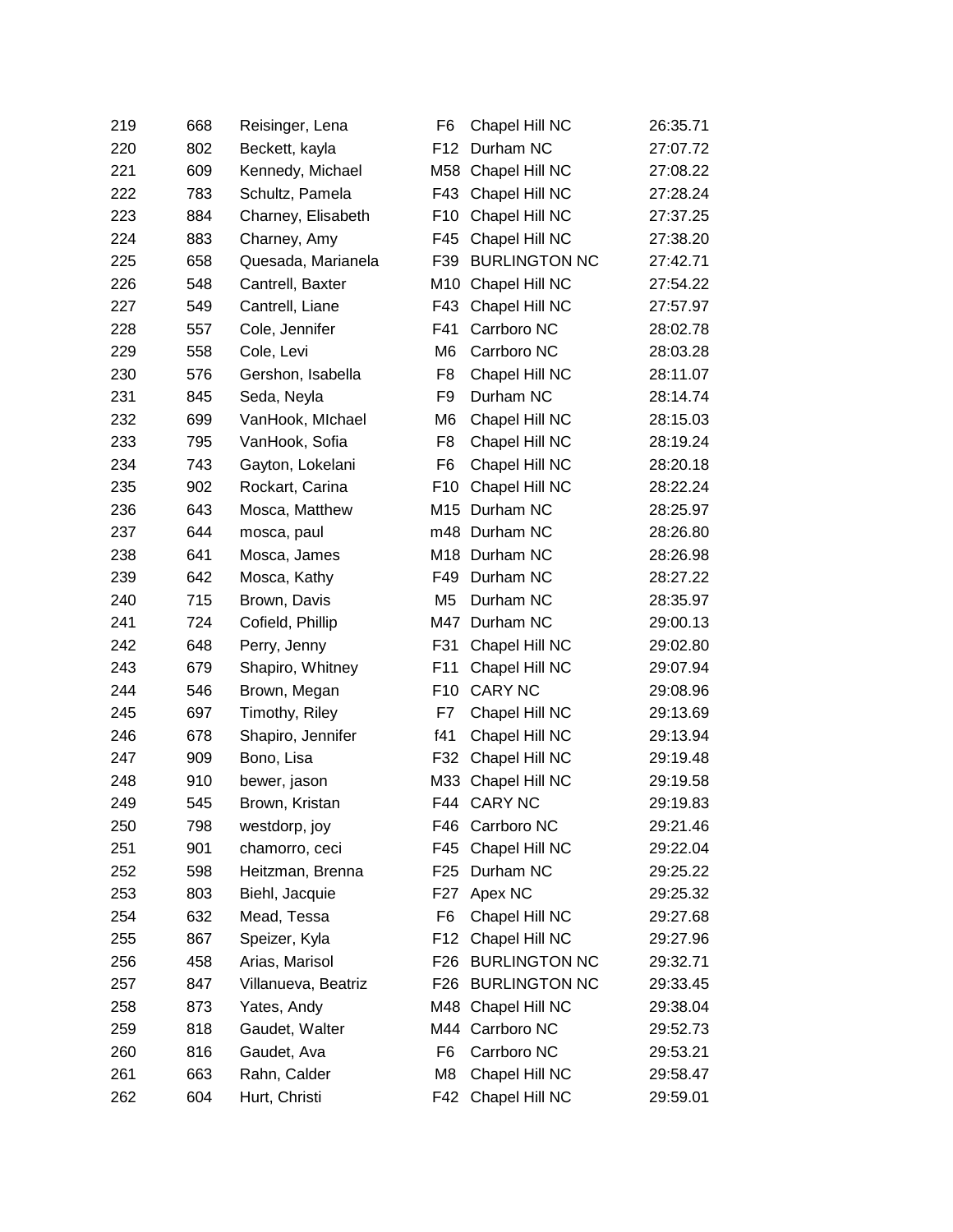| 263 | 819 | griffin, carrie                           | F40             | Pittsboro NC   | 30:21.47 |
|-----|-----|-------------------------------------------|-----------------|----------------|----------|
| 264 | 915 | sturgis, meshell                          | F <sub>22</sub> | Durham NC      | 30:26.98 |
| 265 | 752 | Jones, Ewan                               | M <sub>9</sub>  | Chapel Hill NC | 31:01.14 |
| 266 | 685 | Sousa, Elizabeth                          | F7              | Durham NC      | 31:03.98 |
| 267 | 684 | Sousa, Abraham                            | M4              | Durham NC      | 31:04.50 |
| 268 | 744 | Gest, Kathy                               | F <sub>50</sub> | Chapel Hill NC | 31:06.44 |
| 269 | 687 | Sousa, Sara                               | F42             | Durham NC      | 31:07.96 |
| 270 | 686 | Sousa, Greg                               | M44             | Durham NC      | 31:11.07 |
| 271 | 838 | Rainville, Heather                        | F43             | Pittsboro NC   | 31:15.94 |
| 272 | 790 | Stephens, Sarah                           | F <sub>8</sub>  | Chapel Hill NC | 31:18.09 |
| 273 | 788 | Stephens, John                            | M42             | Chapel Hill NC | 31:18.19 |
| 274 | 653 | Pirone, Luca                              | F <sub>6</sub>  | Carrboro NC    | 31:42.74 |
| 275 | 652 | Pirone, Jason                             | M43             | Carrboro NC    | 31:43.26 |
| 276 | 801 | Beavers, Lisa                             | F47             | Chapel Hill NC | 31:52.22 |
| 277 | 577 | Gershon, Lori                             | F42             | Chapel Hill NC | 31:54.01 |
| 278 | 635 | Misior, Robert                            | M35             | Chapel Hill NC | 31:56.09 |
| 279 | 551 | Case, Nicholas                            | M11             | Chapel Hill NC | 32:06.99 |
| 280 | 906 | payst, cristina                           | F8              | Chapel Hill NC | 32:07.20 |
| 281 | 732 | Dillon, Pat                               | F <sub>52</sub> | Carrboro NC    | 32:23.46 |
| 282 | 706 | Zolotor, Molly                            | F <sub>9</sub>  | Carrboro NC    | 32:25.70 |
| 283 | 705 | Zolotor, Adam                             | M42             | Carrboro NC    | 32:26.24 |
| 284 | 907 | rodriguez, sandra                         | F44             | Chapel Hill NC | 32:40.94 |
| 285 | 634 | Misior, Anna                              | F35             | Chapel Hill NC | 32:55.70 |
| 286 | 785 | Slocum, Ryan                              | M29             | Raleigh NC     | 33:00.29 |
| 287 | 784 | Slocum, Danielle                          | F <sub>29</sub> | Raleigh NC     | 33:00.46 |
| 288 | 778 | Resnick, Jared                            | M45             | Chapel Hill NC | 33:10.21 |
| 289 | 779 | Resnick, Kol                              | M <sub>9</sub>  | Chapel Hill NC | 33:10.33 |
| 290 | 757 | Koban, Lauren                             | F32             | Chapel Hill NC | 33:14.22 |
| 291 | 756 | Koban, Donald                             | M31             | Chapel Hill NC | 33:14.47 |
| 292 | 914 | pope, allison                             | F <sub>22</sub> | Chapel Hill NC | 33:16.26 |
| 293 | 721 | Clarke, Shannon                           | F30             | Durham NC      | 33:27.95 |
| 294 | 720 | Clarke, Jeffrey                           |                 | M30 Durham NC  | 33:28.23 |
| 295 | 716 | Brown, Nicole                             | F42             | Durham NC      | 34:19.20 |
| 296 | 696 | Timothy, Linda                            | F49             | Chapel Hill NC | 34:27.95 |
| 297 | 796 | Venkataraman, Subraman M42 Morrisville NC |                 |                | 34:42.94 |
| 298 | 793 | Vacca, Emma                               | F8              | Chapel Hill NC | 34:55.67 |
| 299 | 794 | Vacca, Hannah                             | F <sub>8</sub>  | Chapel Hill NC | 34:59.22 |
| 300 | 638 | moroney, brian                            | m39             | Chapel Hill NC | 35:06.52 |
| 301 | 639 | Moroney, Jackson                          | M9              | Chapel Hill NC | 35:06.98 |
| 302 | 637 | Moroney, Allison                          | F37             | Chapel Hill NC | 35:10.03 |
| 303 | 831 | McGinty, Shawn                            | M55             | Apex NC        | 35:14.44 |
| 304 | 830 | McGinty, Megan                            | F <sub>10</sub> | Apex NC        | 35:18.24 |
| 305 | 789 | Stephens, Katherine                       | F9              | Chapel Hill NC | 35:31.22 |